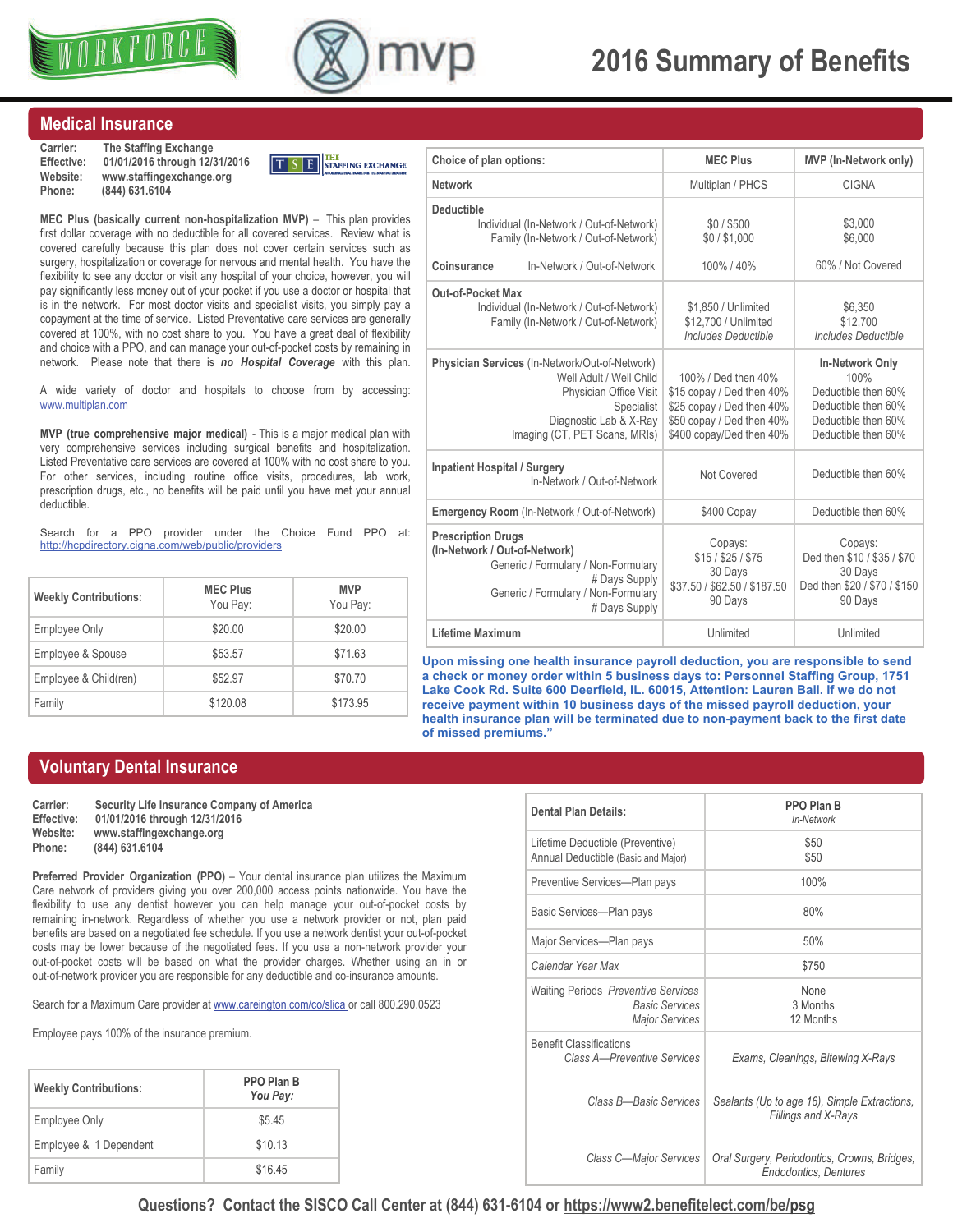



#### **Voluntary Vision Insurance**

| Carrier:   | Security Life Insurance Company of America |
|------------|--------------------------------------------|
| Effective: | 01/01/2016 through 12/31/2016              |
| Website:   | www.evemed.com                             |
| Phone:     | (866) 939, 3633                            |



This vision insurance plan utilizes the EyeMed vision network of over 78,000 providers nationwide, including such familiar names as Pearle Vision, LensCrafters, Target, JCP and Sears optical. Find an EyeMed vision provider near you by visiting eyemed.com and selecting the Access network. You may go outside the EyeMed network as well, however you will be reimbursed at an out-ofnetwork fee schedule as noted below.

Employee pays 100% of the insurance premium.

| <b>Weekly Contributions:</b> | You Pay |
|------------------------------|---------|
| Employee Only                | \$1.58  |
| Employee & 1 Dependent       | \$2.66  |
| Family                       | \$3.81  |

| <b>Vision Plan Details:</b>           | Frequency       | <b>In-Network</b> | Out-of-Network                   |
|---------------------------------------|-----------------|-------------------|----------------------------------|
| Eye Exam                              | Every 12 months | \$10 copayment    | Up to \$25 reimbursement         |
| <b>Materials</b>                      | Every 24 months | \$20 copayment    | Varies depending on lens<br>type |
| Frames                                | Every 24 months | None              | Up to \$40 reimbursement         |
| Elective Contacts (in lieu of frames) | Every 24 months | None              | Up to \$60 reimbursement         |

#### **Basic Life/AD&D Insurance**

**Carrier: Allstate Benefits Effective: 01/01/2016 through 12/31/2016 Website: www.allstate.com** 

Your designated beneficiary will receive a benefit to help ease their financial burden if you die from a covered accident or illness. Accidental Death and Dismemberment (AD&D) provides an additional benefit if you die or become dismembered due to a specifically covered accident.

#### **Plan details:**

- Premium included in medical
- Basic Group Term Life Insurance equal to **\$10,000**
- Basic AD&D Insurance benefit amount is 100% of the life amount

#### **Voluntary Short Term Disability Insurance**

**Carrier: Allstate Benefits Effective: 01/01/2016 through 12/31/2016 Website: www.allstate.com** 

Short Term Disability (STD) Program – If you become ill or suffer an injury that prevents you from working, this form of disability insurance replaces a portion of your income for a defined maximum period of time.

#### **Plan details:**

- STD benefit begins after 7 days of illness or injury
- STD benefit pays up to 60% of pre-disability earnings to a maximum of \$650 per month
- Employee pays 100% of the insurance premium of \$4.20 per Week
- Benefit duration is 6 weeks

## **Voluntary Term Life/AD&D Insurance**

**Carrier: Allstate Benefits Effective: 01/01/2016 through 12/31/2016 Website: www.allstate.com** 

Your designated beneficiary will receive a benefit to help ease their financial burden if you die from a covered accident or illness. Accidental Death and Dismemberment (AD&D) provides an additional benefit if you die or become dismembered due to a specifically covered accident.

#### **Plan details:**

- Voluntary Group Term Life Insurance equal to **\$20,000**
- AD&D Insurance benefit amount is 100% of the life amount
- Employee pays 100% of the insurance premium

| <b>Weekly Contributions:</b> | You Pay |
|------------------------------|---------|
| <b>Employee Only</b>         | \$1.20  |
| Employee & 1 Dependent       | \$1.80  |
| Family                       | \$2.40  |

#### **Questions? Contact the SISCO Call Center at (844) 631-6104 or [https://www2.benefitelect.com/be/psg](https://www2.benefitelect.com/be/altstaff)**

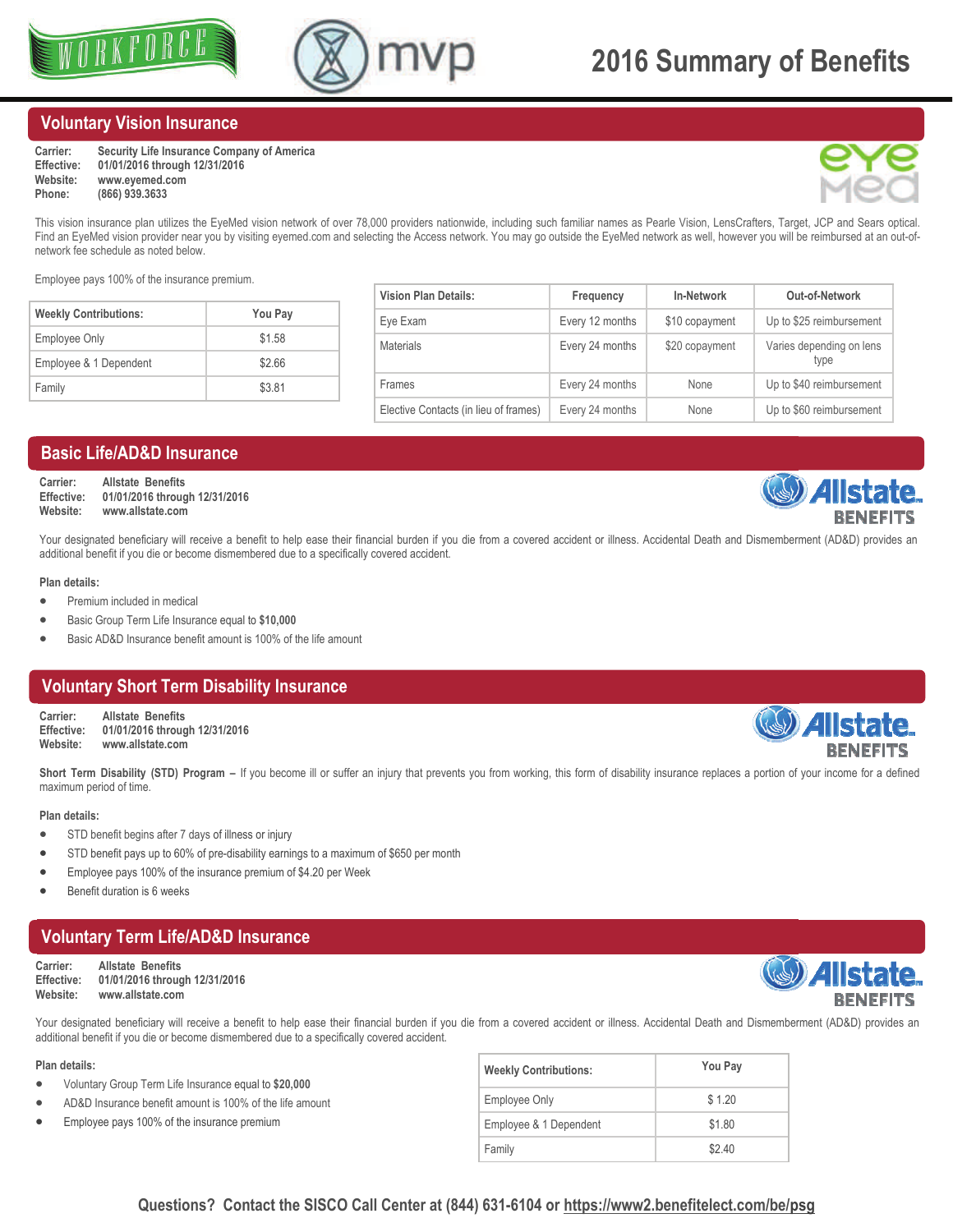



#### **Voluntary Critical Illness Insurance**

**Carrier: Allstate Benefits Effective: 01/01/2016 through 12/31/2016 Website: www.allstate.com** 



**Critical illness** coverage or a dread disease policy, is an **insurance** product in which the insurer is contracted to typically make a lump sum cash payment if the policyholder is diagnosed with one of the specific **illnesses** on a predetermined list as part of an **insurance** policy.

| <b>Critical Illness Plan Details:</b>                                                       | Benefits: |
|---------------------------------------------------------------------------------------------|-----------|
| Initial Critical Illness Benefits                                                           |           |
| Heart Attack, Stroke, Major Organ Transplant, End<br>Stage Renal Failure (100%)             | \$10,000  |
| Coronary Artery Bypass Surgery (25%)                                                        | \$2,500   |
| Waiver of Premium (employee only)                                                           | Yes       |
| <b>Cancer Critical Illness Benefits</b>                                                     |           |
| Invasive Cancer (100%)                                                                      | \$10,000  |
| Carcinoma in Situ (25%)                                                                     | \$2,500   |
| Supplemental Critical Illness Benefits                                                      |           |
| Benign Brain Tumor, Coma, Complete Blindness,<br>Complete Loss of Hearing, Paralysis (100%) | \$10,000  |
| Advanced Parkinson's Disease.<br>Advanced Alzheimers Disease (25%)                          | \$2,500   |
| <b>Additional Benefits</b>                                                                  |           |
| Second Event Initial Critical Illness Benefit                                               | Yes       |
| Second Event Cancer Critical Illness Benefit                                                | Yes       |
| Wellness Benefit (per year)                                                                 | \$50      |

#### Critical Illness (Tobacco/Non Tobacco):

| <b>Weekly Contributions:</b><br>(Issue Age) | EE, EE/CH<br>You Pay: | EE/SP, Family<br>You Pay: |
|---------------------------------------------|-----------------------|---------------------------|
| 18-29                                       | \$1.80 / \$1.23       | \$2.84 / \$1.99           |
| $30 - 39$                                   | \$3.33 / \$2.15       | \$5.13 / \$3.37           |
| $40 - 49$                                   | \$6.86 / \$3.89       | \$10.43 / \$5.98          |
| $50 - 59$                                   | \$11.48 / \$6.81      | \$17.36 / \$10.37         |
| 60-63                                       | \$18.82 / \$11.00     | \$28.38 / \$16.64         |
| $64+$                                       | \$24.61 / \$14.24     | \$37.06 / \$21.51         |

#### **Generic Prescription Savings Programs**

You may be paying too much for your prescription medications. Have you heard of the \$4 Generic Prescription Program? All you have to do is ask your doctor to prescribe the generic version of your medication, if one is available, and drop off that prescription at your local Wal-Mart or Target. If your prescribed medication falls under the \$4 Generic Prescription Program, you will pay only \$4 (or your prescription co-pay amount, whichever is less). The list of applicable medications is extensive, covering more than 350 generic medications.

Meijer also has created a program that offers leading antibiotics and pre-natal vitamins for FREE - no strings attached. The program covers leading, oral generic antibiotics with a special focus on the prescriptions most often filled for children. In order to take advantage of this program, you must have a doctor's prescription and pick up the medication at a local Meijer pharmacy.

Note: These programs can be used by all individuals, regardless of insurance or copays. Even those individuals without any insurance may take advantage of these savings.

Visit any of the following websites for a complete list of available generic medications and more details on these programs:

Target: [www.target.com/pharmacy/generics](http://www.target.com/pharmacy/generics) Wal-Mart: [www.walmart.com](http://www.walmart.com/cp/1078664?povid=cat1088607-env458327-moduleA063012-lLinkLHNPharmacyServices_SavingProgram4FourDollarPrescriptions&fromPageCatId=1088607&catNavId=1088607) Meijer: [www.meijer.com/pharmacy](http://www.meijer.com/pharmacy) vertical production Wallmart Com



**Voluntary Accident** is an optional coverage that provides you (and your eligible dependents, if you enroll in the Family Plan) with insurance protection in case of accidental loss of life, dismemberment or paralysis, 24-hours a day, 365 days a year, anywhere in the world.

**Carrier: Allstate Benefits** 

**Website: www.allstate.com** 

**Effective: 01/01/2016 through 12/31/2016** 

**Voluntary Accident Insurance** 

| <b>Accident Plan Details:</b>          | <b>Benefits:</b>                                                  |
|----------------------------------------|-------------------------------------------------------------------|
| <b>Accidental Death</b>                | \$40,000 (EE), \$20,000 (SP), \$10,000 (DEP)                      |
| Common Carrier                         | \$200,000 (EE), \$100,000 (SP), \$50,000<br>(DEP)                 |
| Dismemberment                          | Up to \$40,000 (EE), Up to \$20,000 (SP), Up<br>to \$10,000 (DEP) |
| Dislocation or Fracture                | Up to \$4,000 (EE), Up to \$2,000 (SP), Up to<br>\$1,000 (DEP)    |
| Hospitalization Confinement (Per Year) | \$1,000                                                           |
| Daily Hospital Confinement (Per Day)   | \$200                                                             |
| Intensive Care (Per Day)               | \$400                                                             |
| Ambulance Services                     | \$200 (Regular), \$600 (Air)                                      |
| <b>Accident Physician Treatment</b>    | \$100                                                             |
| X-Ray                                  | \$200                                                             |
| <b>Emergency Room Services</b>         | \$200                                                             |
|                                        |                                                                   |

| <b>Weekly Contributions:</b> | <b>Voluntary Accident</b><br>You Pay: |
|------------------------------|---------------------------------------|
| Employee Only                | \$2.69                                |
| Employee & Spouse            | \$3.94                                |
| Employee & Child(ren)        | \$5.43                                |
| Family                       | \$6.78                                |

**Questions? Contact the SISCO Call Center at (844) 631-6104 or [https://www2.benefitelect.com/be/psg](https://www2.benefitelect.com/be/altstaff)**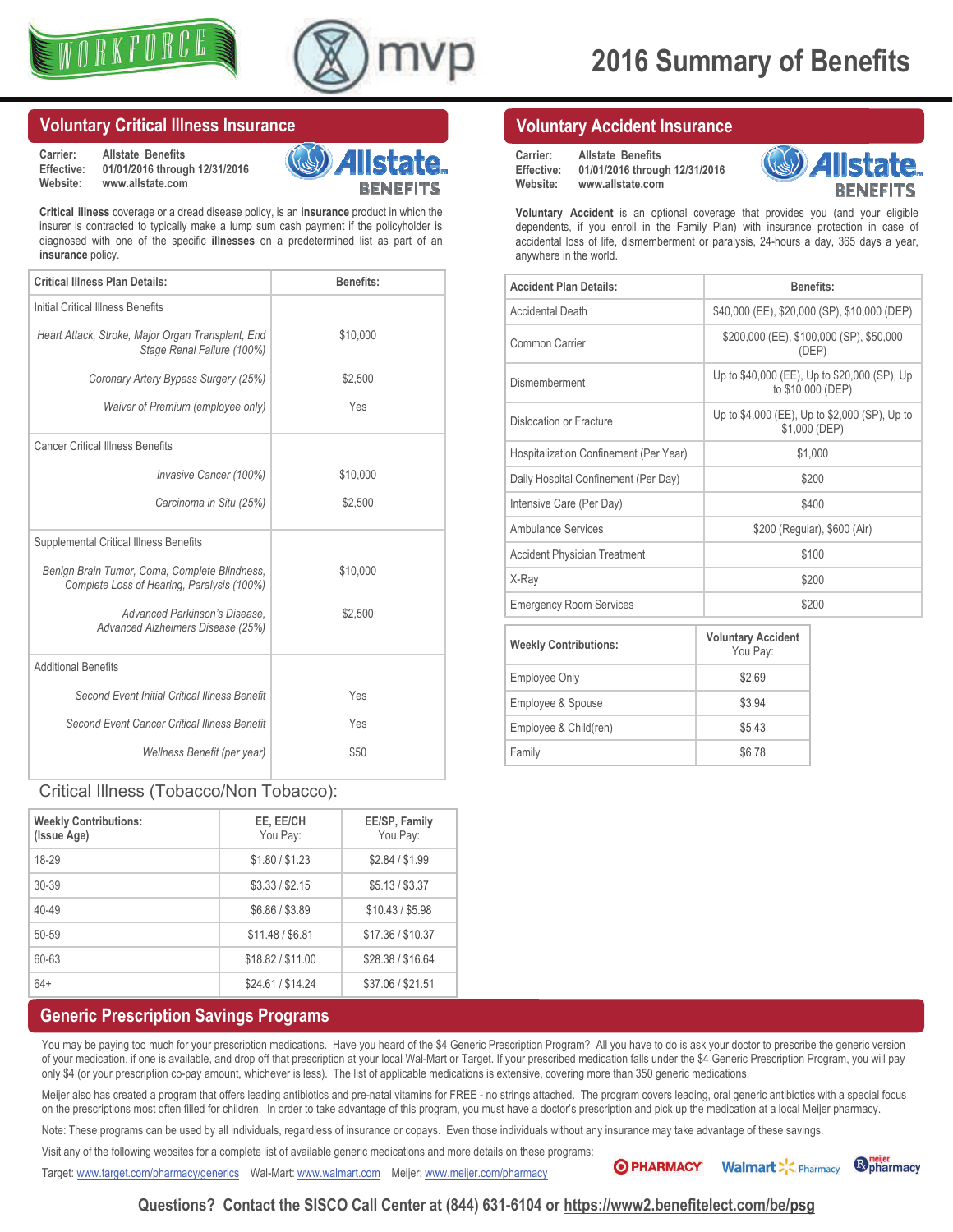



## **COBRA Continuation of Coverage Notice**

The right to COBRA continuation coverage was created by a federal law, the Consolidated Omnibus Budget Reconciliation Act of 1985 (COBRA). COBRA continuation coverage can become available to you when you would otherwise lose your group health coverage. It can also become available to other members of your family who are covered under the Plan when they would otherwise lose their group health coverage. For additional information about your rights and obligations under the Plan and under federal law, you should review the Plan's Summary Plan Description or contact the Plan Administrator.

For additional information regarding COBRA qualifying events, how coverage is provided, and actions required to participate in COBRA coverage, please see your Human Resources department.

## **Newborns' and Mothers' Heath Protection Act**

Group health plans and health insurance issuers generally may not, under Federal law, restrict benefits for any hospital length of stay in connection with childbirth for the mother or newborn child to less than 48 hours following a vaginal delivery, or less than 96 hours following a cesarean section. However, Federal law generally does not prohibit the mother's or newborn's attending provider, after consulting with the mother, from discharging the mother or her newborn earlier than 48 hours (or 96 hours as applicable). In any case, plans and issuers may not, under Federal law, require that a provider obtain authorization from the plan or the insurance issuer for prescribing a length of stay not in excess of 48 (or 96 hours).

## **Premium Assistance under Medicaid and CHIP Prescription Coverage and Medicare**

If you or your children are eligible for Medicaid or CHIP (Children's Health Insurance Program) and you are eligible for health coverage from your employer, your State may have a premium assistance program that can help pay for coverage. These States use funds from their Medicaid or CHIP programs to help people who are eligible for these programs, but also have access to health insurance through their employer. If you or your children are not eligible for Medicaid or CHIP, you will not be eligible for these premium assistance programs.

If you or your dependents are NOT currently enrolled in Medicaid or CHIP, and you think you or any of your dependents might be eligible for either of these programs, you can contact your State Medicaid or CHIP office or dial **1-877-KIDS NOW** or **www.insurekidsnow.gov** to find out how to apply. Please see Human Resources for a list of state Medicaid or CHIP offices to find out more about premium assistance.

## **Women Health and Cancer Rights Act**

If you have had or are going to have a mastectomy, you may be entitled to certain benefits under the Women's Health and Cancer Rights Act of 1998 (WHCRA). For individuals receiving mastectomy-related benefits, coverage will be provided in a manner determined in consultation with the attending physician and the patient, for:

All stages of reconstruction of the breast on which the mastectomy was performed; Surgery and reconstruction of the other breast to produce a symmetrical appearance; Prostheses; and Treatment of physical complications of the mastectomy, including lymphedema.

These benefits will be provided subject to the same deductibles and coinsurance applicable to other medical and surgical benefits provided under this plan. If you would like more information on WHCRA benefits, call your plan administrator.

## **Special Enrollment Events**

An Eligible Person and/or Dependent may also be able to enroll during a special enrollment period. A special enrollment period is not available to an Eligible Person and his or her Dependents if coverage under the prior plan was terminated for cause, or because premiums were not paid on a timely basis.

An Eligible Person and/or Dependent does not need to elect COBRA continuation coverage to preserve special enrollment rights. Special enrollment is available to an Eligible Person and/or Dependent even if COBRA is elected. Please be aware that most special enrollment events require action within 30 days of the event.

Please see Human Resources for a list of special enrollment opportunities and procedures.

### **GINA**

The Genetic Information Nondiscrimination Act (GINA) prohibits health benefit plans from discriminating on the basis of genetic information in regards to eligibility, premiums, and contributions. This generally also means that private employers with more than 15 employees, its health plan, or "business associate" of the employer, cannot collect or use genetic information (including family medical history information). The one exemption would be that a minimum about of genetic testing results may be used to make a determination regarding a claim.

You should know that GINA is treated as protected health information (PHI) under HIPAA. The plan must provide that an employer cannot request or require that you reveal whether or not you have had genetic testing; nor can you employer require you do participate in a genetic test. An employer cannot use any genetic information to set contribution rates or premiums.

This notice has information about your current prescription drug coverage with your employer and about your options under Medicare's prescription drug coverage. This information can help you decide whether or not you want to join a Medicare drug plan. If you are considering joining, you should compare your current coverage, including which drugs are covered at what cost, with the coverage and costs of the plans offering Medicare prescription drug coverage in your area. There are two important things you need to know about your current coverage and Medicare's prescription drug coverage:

**1.** Medicare prescription drug coverage became available in 2006 to everyone with Medicare. You can get this coverage if you join a Medicare Prescription Drug Plan or join a Medicare Advantage Plan (like an HMO or PPO) that offers prescription drug coverage. All Medicare drug plans provide at least a standard level of coverage set by Medicare.

**2.** Your employer has determined that the prescription drug coverage offered by the Plan is, on average for all plan participants, expected to pay out as much as standard Medicare prescription drug coverage pays and is therefore considered Creditable Coverage. Because your existing coverage is Creditable Coverage, you can keep this coverage and not pay a higher premium (a penalty) if you later decide to join a Medicare drug plan.

#### **When Can You Join A Medicare Drug Plan?**

You can join a Medicare drug plan when you first become eligible for Medicare and each year from October 15th to December 7th. However, if you lose your current creditable prescription drug coverage, through no fault of your own, you will also be eligible for a two (2) month Special Enrollment Period (SEP) to join a Medicare drug plan.

#### **For More Information About Options Under Medicare Prescription Drug Coverage…**

More detailed information about Medicare plans that offer prescription drug coverage is in the "Medicare & You" handbook. You'll get a copy of the handbook in the mail every year from Medicare. You may also be contacted directly by Medicare drug plans. For more information about Medicare prescription drug coverage:

Visit www.medicare.gov

Call your State Health Insurance Assistance Program (see the inside back cover of your copy of the "Medicare & You" handbook for their telephone number) for personalized help call 1-800-MEDICARE (1-800-633-4227). TTY users should call 1-877-486-2048.

If you have limited income and resources, extra help paying for Medicare prescription drug coverage is available. For information about this extra help, visit Social Security on the web at www.socialsecurity.gov, or call them at 1-800-772-1213 (TTY 1-800-325-0778).

**Remember: Keep this Creditable Coverage notice. If you decide to join one of the Medicare drug plans, you may be required to provide a copy of this notice when you join to show whether or not you have maintained creditable coverage and, therefore, whether or not you are required to pay a higher premium (a penalty).**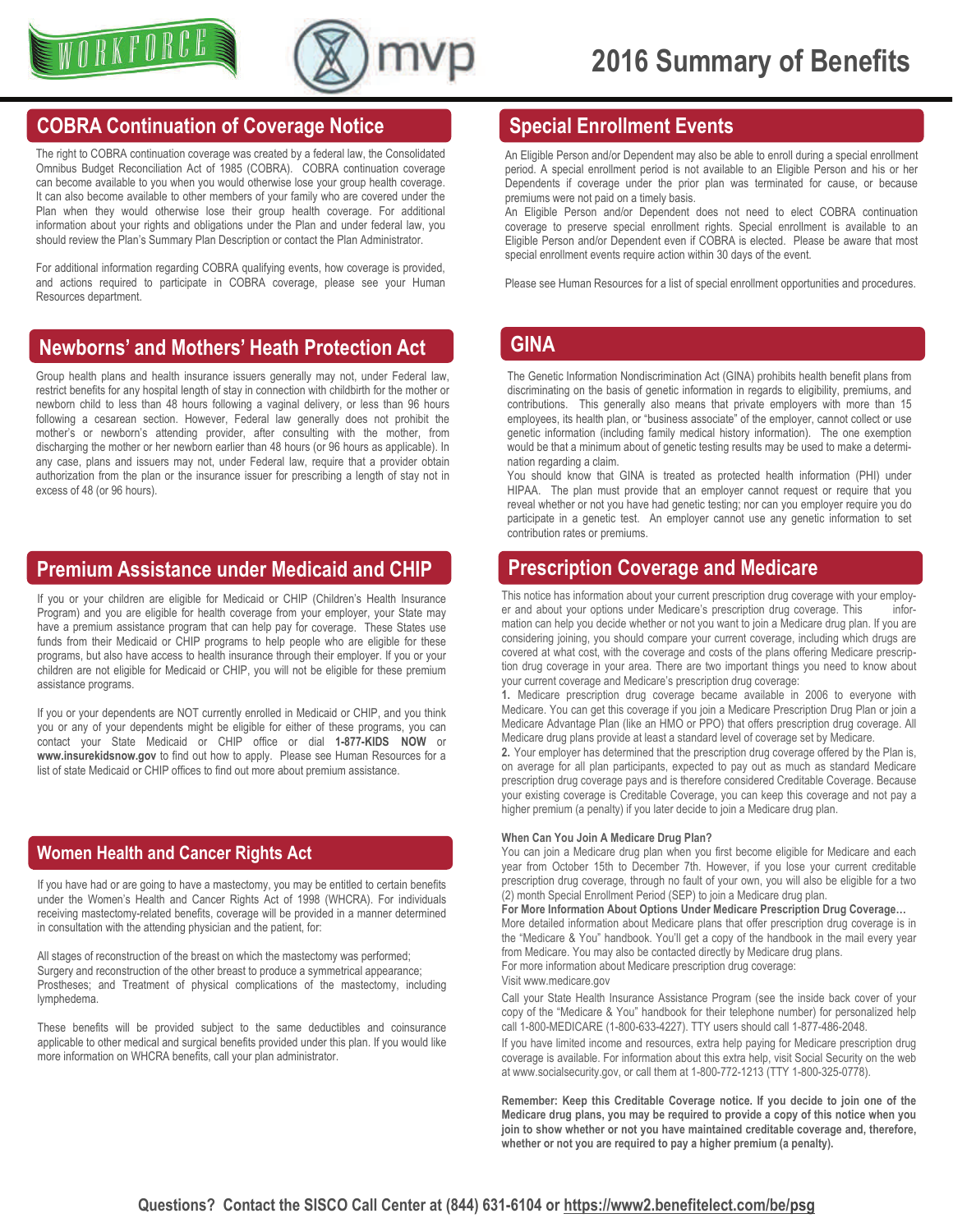



## **PPACA Compliant Plan Notice**

When key parts of the health care law take effect in 2014, there will be a new way to buy health insurance: the Health Insurance Marketplace. To assist you as you evaluate options for you and your family, this notice provides some basic information about the new Marketplace and employment based health coverage offered by your employer.

If you have an offer of health coverage from your employer that meets certain standards, you will not be eligible for a tax credit through the Marketplace and may wish to enroll in your employer's health plan. This is referred to as a "minimum value" plan standard set by the Affordable Care Act. Your health plan offered to you by your employer is an ACAcompliant plan (surpassing the "minimum value" standard), thus you would not be eligible for the tax credits offered to those who do not have access to such a plan.

Note: If you purchase a health plan through the Marketplace instead of accepting health coverage offered by your employer, then you will lose the employer contribution to the employer-offered coverage. Also, this employer contribution -as well as your employee contribution to employer-offered coverage- is excluded from income for Federal and State income tax purposes. Your payments for coverage through the Marketplace are made on an after-tax basis.

## **Notice of Privacy Provision**

This Notice of Privacy Practices (the "Notice") describes the legal obligations of your employer . (the "Plan") and your legal rights regarding your protected health information held by the Plan under the Health Insurance Portability and Accountability Act of 1996 (HIPAA) and the Health Information Technology for Economic and Clinical Health Act (HITECH Act). Among other things, this Notice describes how your protected health information may be used or disclosed to carry out treatment, payment, or health care operations, or for any other purposes that are permitted or required by law. We are required to provide this Notice of Privacy Practices to you pursuant to HIPAA.

The HIPAA Privacy Rule protects only certain medical information known as "protected health information." Generally, protected health information is health information, including demographic information, collected from you or created or received by a health care provider, a health care clearinghouse, a health plan, or your employer on behalf of a group health plan, from which it is possible to individually identify you and that relates to:

- (1) your past, present, or future physical or mental health or condition;
- (2) the provision of health care to you; or
- (3) the past, present, or future payment for the provision of health care to you.

If you have any questions about this Notice or about our privacy practices, please contact your Human Resources department. The full privacy notice is available with your Human Resources Department.

#### **Affordable Care Act (ACA)**

Did you know that every American is required to have health insurance coverage as of 1/1/2014? Should you choose not to insure yourself, you could be looking at an annual penalty.

If you choose to go without health insurance coverage: The 2015 penalty will be the **greater** of 2% of your family income or \$325 per adult and \$162.50 per child (capped at \$975). The 2016 penalty will be the **greater** of 2.5% of your family income or \$695 per adult and \$347.50 per child (capped at \$2,085).

Open enrollment is now for your company sponsored health plan. Being open enrollment time, it is your one time of year, without a qualified life event, to enroll in the health coverage and avoid paying this penalty. The coverage that is offered through the company is fully compliant per the ACA regulations.

Should you want to explore individual health insurance options outside of your employer group plan(s), the federal exchange has an open enrollment period from 11/01/15 01/31/16. You can access the exchange by logging on to [www.healthcare.gov](http://www.healthcare.gov) if you're interested in researching individual policies today.

Should you waive health coverage during the company's open enrollment period, you will not be eligible to enroll until next year's annual open enrollment period.

## **USERRA Notice**

The Uniformed Services Employment and Reemployment Rights Act of 1994 (USERRA) established requirements that employers must meet for certain employees who are involved in the uniformed services. In addition to the rights that you have under COBRA, you (the employee) are entitled under USERRA to continue the coverage that you (and your covered dependents, if any) had under the your employer Plan.

You Have Rights Under Both COBRA and USERRA. Your rights under COBRA and USERRA are similar but not identical. Any election that you make pursuant to COBRA will also be an election under USERRA, and COBRA and USERRA will both apply with respect to the continuation coverage elected. If COBRA and USERRA give you different rights or protections, the law that provides the greater benefit will apply. The administrative policies and procedures described in the attached COBRA Election Notice also apply to USERRA coverage, unless compliance with the procedures is precluded by military necessity or is otherwise impossible or unreasonable under the circumstances.

#### Definitions

"Uniformed services" means the Armed Forces, the Army National Guard, and the Air National Guard when an individual is engaged in active duty for training, inactive duty training, or full-time National Guard duty (i.e., pursuant to orders issued under federal law), the commissioned corps of the Public Health Service, and any other category of persons designated by the President in time of war or national emergency.

"Service in the uniformed services" or "service" means the performance of duty on a voluntary or involuntary basis in the uniformed services under competent authority, including active duty, active and inactive duty for training, National Guard duty under federal statute, a period for which a person is absent from employment for an examination to determine his or her fitness to perform any of these duties, and a period for which a person is absent from employment to perform certain funeral honors duty. It also includes certain service by intermittent disaster response appointees of the National Disaster Medical System.

#### Duration of USERRA Coverage

General Rule: 24-Month Maximum. When a covered employee takes a leave for service in the uniformed services, USERRA coverage for the employee (and covered dependents for whom coverage is elected) can continue until up to 24 months from the date on which the employee's leave for uniformed service began. However, USERRA coverage will end earlier if one of the following events takes place:

A premium payment is not made within the required time;

You fail to return to work or to apply for reemployment within the time required under USERRA (see below) following the completion of your service in the uniformed services; You lose your rights under USERRA as a result of a dishonorable discharge or other conduct specified in USERRA.

#### *USERRA and Health FSAs*

USERRA's continuation coverage requirements for health plans apply to health FSAs. USERRA has no special rules for health FSAs. For example, the limited COBRA obligation for certain health FSAs (as described in the attached COBRA Election Notice) does not apply under USERRA— under USERRA, the right to continuation coverage generally lasts for up to 24 months (unless one of the events described above takes place).

#### *COBRA and USERRA Coverage Are Concurrent*

This means that COBRA coverage and USERRA coverage begin at the same time. However, COBRA coverage can continue for up to 18 months (it may continue for a longer period and is subject to early termination, as described in the attached COBRA Election Notice). In contrast, USERRA coverage can continue for up to 24 months. *Premium Payments for USERRA Continuation Coverage* 

If you elect to continue your health coverage pursuant to USERRA, you will be required to pay 102% of the full premium for the coverage elected (the same rate as COBRA), at the times and using the procedures specified in the attached COBRA Election Notice. However, if your uniformed service period is less than 31 days, you are not required to pay more than the amount that you pay as an active employee for that coverage.

**For the full USERRA notice of rights, which includes details regarding periods of uniformed service as it relates to report-to-work requirements, please see Human Resources.**